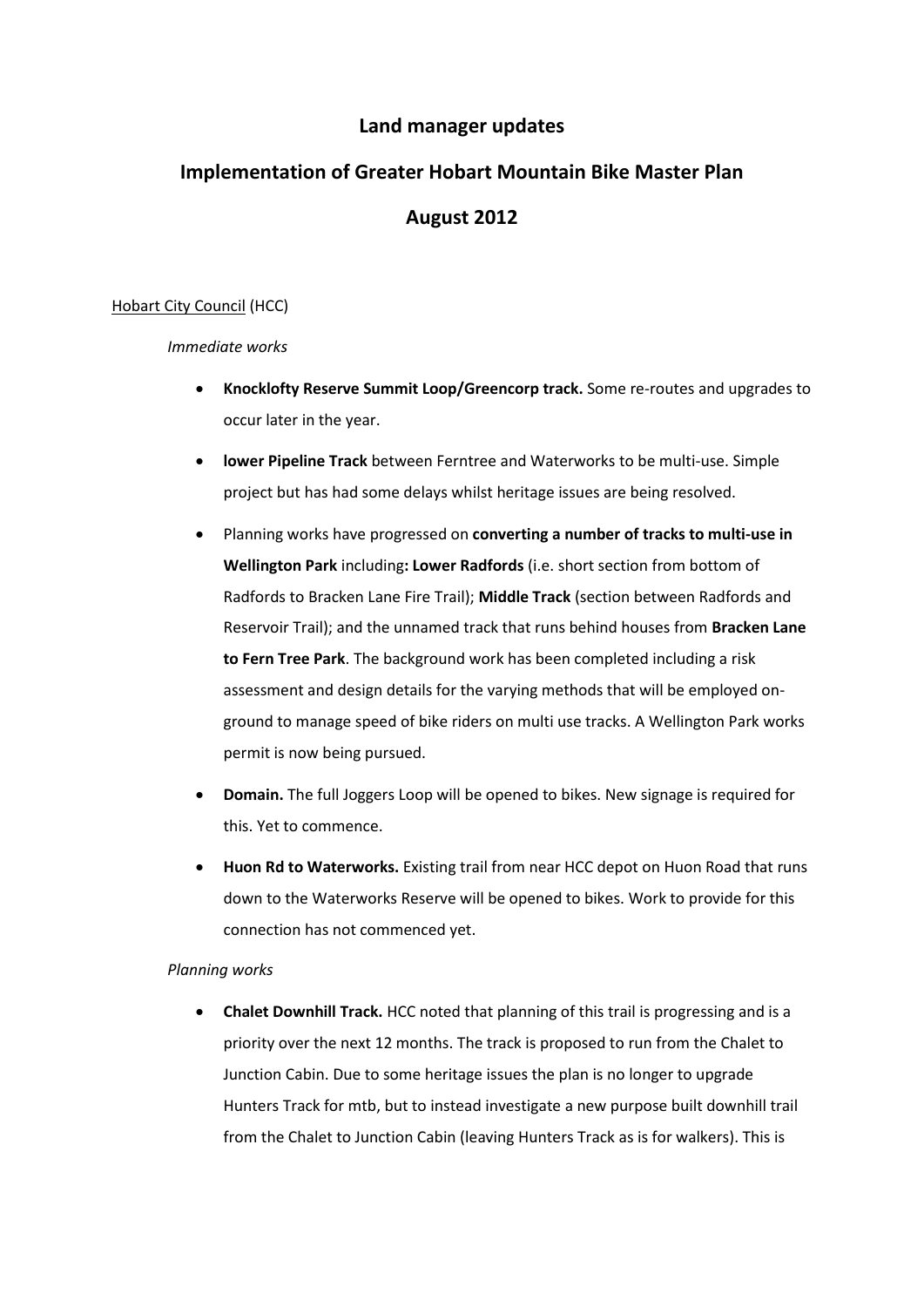seen as a good result as rather than trying to retro-fit an existing track to make good for MTB riders, it will instead focus on a track designed specifically for DH bikers.

- **Tip Top / Slides.** HCC noted this route/upgrade is also being planned as a priority, with a substantial need for re-routing and rebuilding required. Due to the presence of an endangered orchid that has previously been discovered nearby HCC is required to wait until February to undertake the vegetation survey (when the orchid is in flower and can be identified). Detailed route marking and planning work will then follow.
- **Track volunteer engagement process/register** is being established at HCC. This will set out a register for the coordination of volunteer resources for both designing and building tracks. This will follow a similar model as the Bushcare volunteer register. A new staff member has recently started at HCC in this area who will be setting this up.
- **Cascade Track closures.** HCC is aware of the recent track closures by Cascades, and is also aware of the strategic importance of some of these routes/connections. HCC is aiming to progressively pursue options for providing access to some of these linkages, or providing alternative connections, during the planning phases of related projects (e.g. the Chalet downhill track).

#### Kingborough Council (KC)

#### *Immediate works*

 **Kingborough Mountain Bike Park**. Stage 1 of the project is basically finished which includes Dirt Jumps and 3km of trails in 3 separate but connected loops. These trails include technical trail features including drop offs and wall ride. The Dirt jumps have been informally opened and have had quite a bit of use. The trails are still too wet to be finalised and opened but should be opened in spring. The Pump Track is half built and will be completed also in spring once the weather is drier. Riders are reminded to please stay off the trails until they are officially opened – they need a chance to be finalised and to set during dry weather – usage of the trails at the moment will result in track damage, water logging and further delays.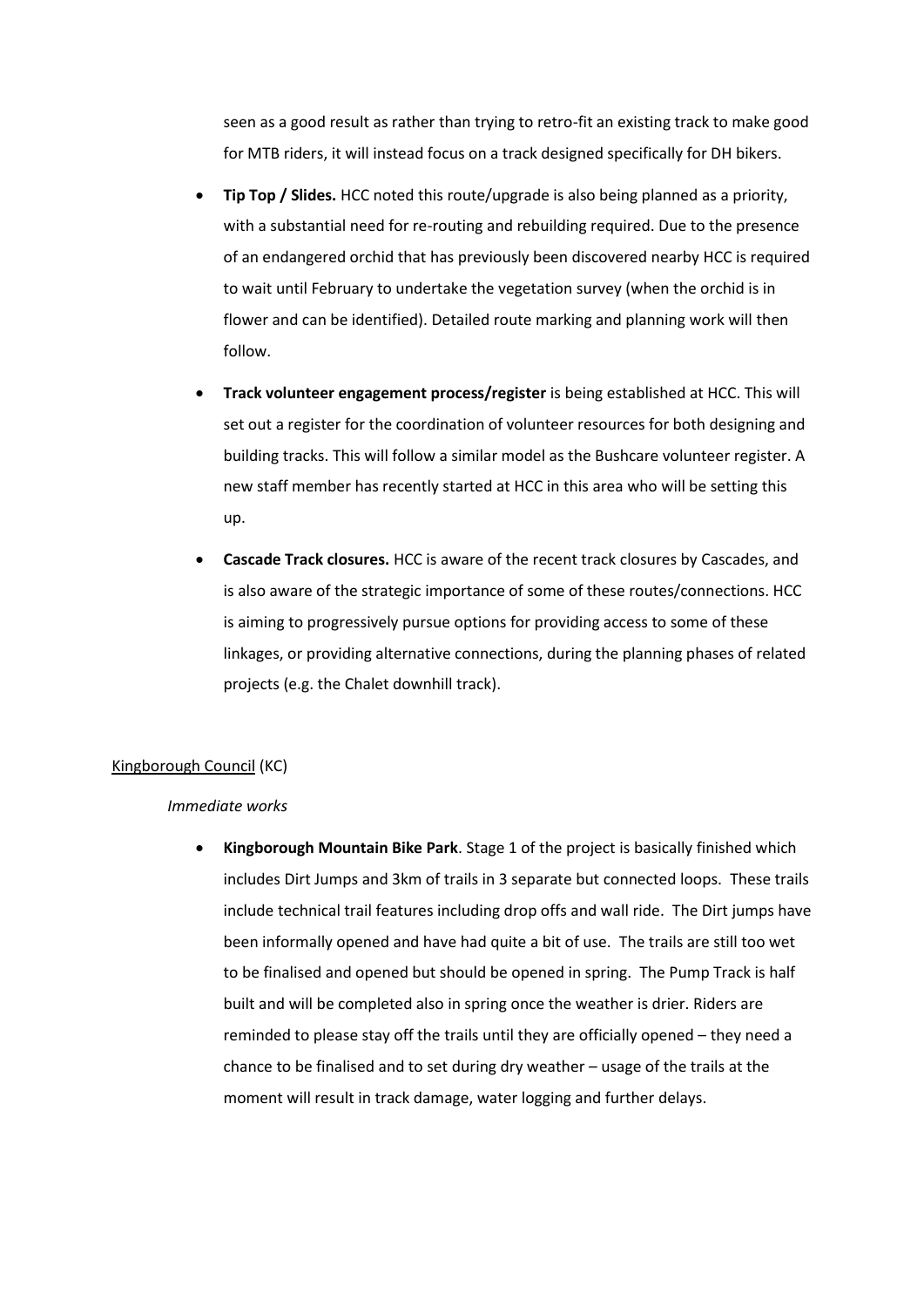#### *Planning works*

 **Hobart to Dover Regional Trail.** Work is continuing between HCC and KC to achieve shared trails between Mt Nelson and Kingston across the ridge line. There is also early work being done to try and get linkages through from Ridgeway to Mt Nelson and also from Ridgeway through to the Regional Trail (ridge trails). This project includes land owner negotiations to extend the trail between the Kingborough Sports Centre and Margate which will link to Margate Rivulet trails and Nierinna Creek/Kaoota Tramway. These negotiations continue.

#### Clarence City Council (CCC)

#### *Immediate works*

- **Geilston Creek track** from De Bomfords lane through the East Derwent Highway was recently completed. This will connect the **Pilchers Hill circuit track** from De Bomfords Lane up to Pilchers Hill (beginners loop) that is planned to be undertaken later this year.
- **Rosny Hill loop –** connecting missing links of the circuit are planned to be undertaken in late spring.
- **Seven Mile Beach track upgrade –** Council will be taking on a license agreement for the section of this track which is Crown Land. The upgrade will then occur this financial year and will include an upgrade of the access point between the track and beach.
- **Tangara Trail**. As noted below, naming of tracks and signage is a priority and will commence this financial year.

#### *Planning works*

 **Tangara Trail.** CCC noted that the Tangara Trail Management Plan has been endorsed by Council.

The priority will now be the naming of tracks and signage as well as fencing off wider sections of the track to ensure there is a sufficient gateway for signage.

 **Mays beach to Cremorne** – this is a longer term priority as there is one block which is not Crown land and Council will need to secure this, which will take some time.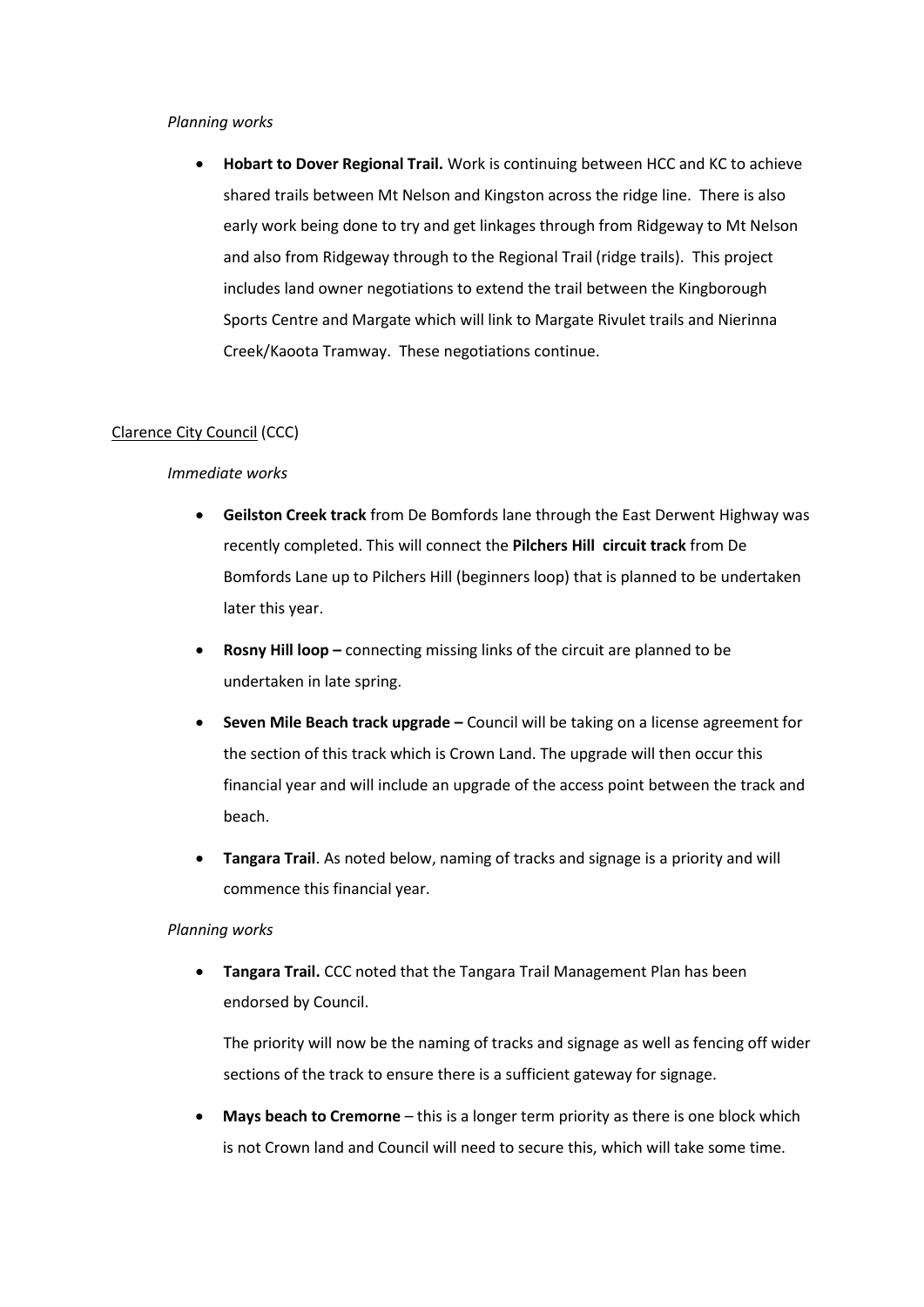The **Greater Hobart Mountain Bike Master Plan** was formally endorsed by CCC in August.

## Glenorchy City Council (GCC)

## *Immediate works*

- **North South Track upgrades** in the bike park area have been completed and are now open.
- **Care Taker Program – Glenorchy Mountain Bike Park.** Funding has been secured for the care taker program to run in 2012-13. It was noted that with the major capital works (and machinery based work) being recently completed at the park it is now well-positioned to set up a program for more general maintenance works with the riding community under the guidance of the care taker program.

## *Planning works*

- Flora and fauna surveys have been completed for the proposed **alternative (moderate) downhill track at the bike park** with no issues arising. Heritage survey about to commence.
- Preliminary planning/proposal being developed for proposed **Big Bend –Knights Creek upgrades**

## Parks and Wildlife Service (PWS)

#### *Planning works*

- PWS is developing a Mountain Bike Policy for PWS managed lands. Draft prepared but stalled due to resource issues.
- Local PWS staff are preparing Management Statements for two reserves (Sung Tiers Nature Recreation Area & Meehan Range Nature Recreation Area). The planning process has a recreational use focus and involves consideration of the GHMBMP regarding mountain bike opportunities. The statement when finalised will designate mountain bike trails and formalise their use.
- Clarence Mountain Bike Park Association through the Meehan Range Trail Care Group are entering into a Partnership Agreement with PWS regarding trail